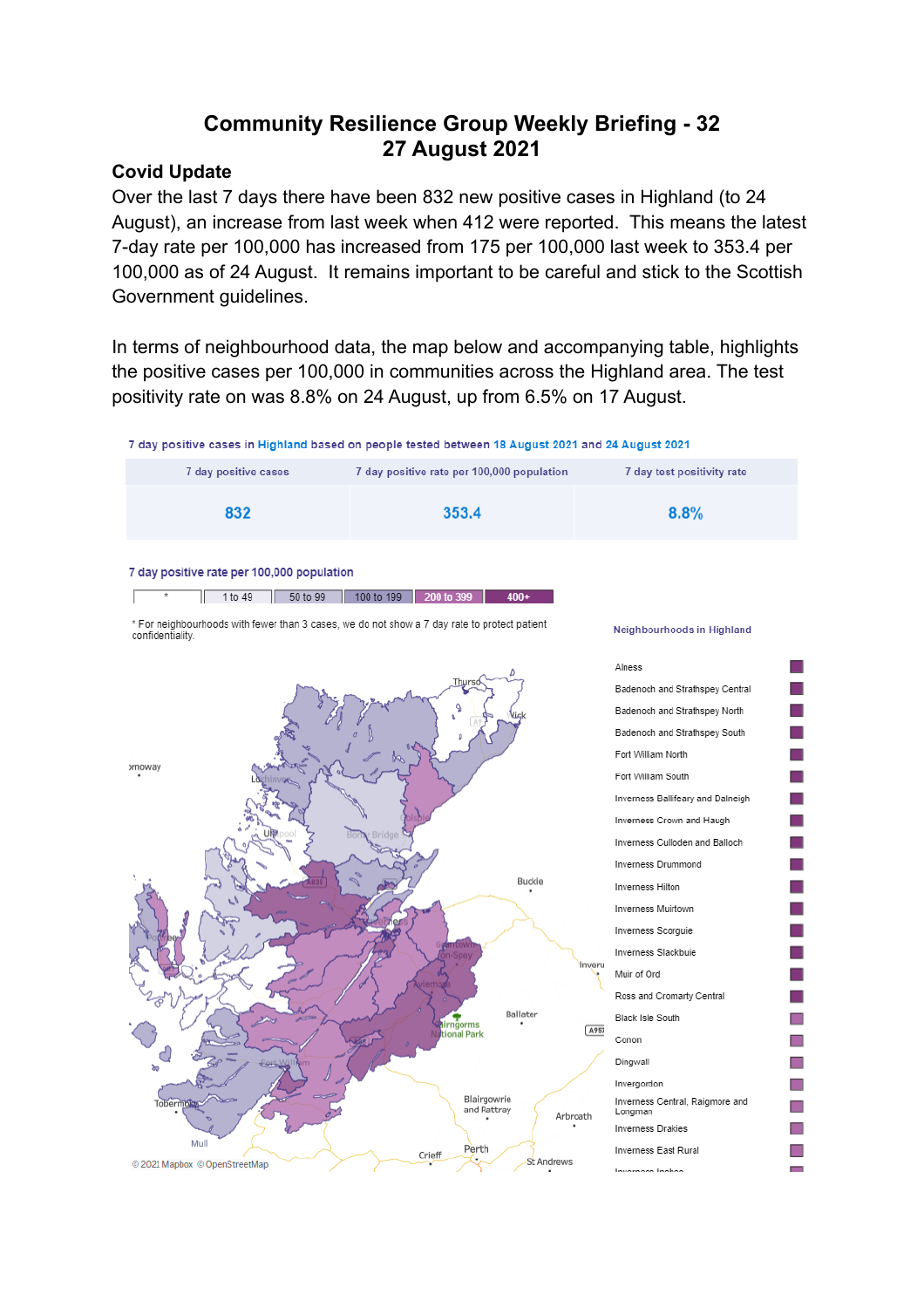## **Scotland has Moved Beyond Level Zero**

From 9 August 2021 the whole of Scotland moved to beyond Level 0. You can find Scottish Government guidance for everyone on how to stay safe and prevent the spread of COVID-19 here.

[https://www.gov.scot/publications/coronavirus-covid-19-staying-safe-and-protecting](https://www.gov.scot/publications/coronavirus-covid-19-staying-safe-and-protecting-others/)[others/](https://www.gov.scot/publications/coronavirus-covid-19-staying-safe-and-protecting-others/)

People at highest risk (those formerly classed as 'shielding) from Covid are advised to follow the same advice as the rest of the population. You can find advice for people at highest risk here<https://www.mygov.scot/covid-highest-risk>

# **Asymptomatic Testing**

It continues to be important that people test themselves even if they don't have symptoms. Taking a rapid LFD test twice a week can help stop new variants earlier, limiting the spread of the virus.

Test kits are available at pharmacies, or to order online from [www.nhsinform.scot/](http://www.nhsinform.scot/testing) [testing](http://www.nhsinform.scot/testing), or by calling 119.

Test kits are also available at Community testing sites. The details for where these are next week is outlined below.

# **Symptomatic Testing**

If you do believe you have symptoms, please self-isolate and book a PCR test. Postal PCR kits are available through NHS Inform either online **[here](https://eur02.safelinks.protection.outlook.com/?url=https://www.nhsinform.scot/illnesses-and-conditions/infections-and-poisoning/coronavirus-covid-19/test-and-protect/coronavirus-covid-19-how-to-do-a-pcr-test-at-home&data=04%257C01%257C%257C782f2f7756ee483e42e308d94dec951d%257C89f0b56e6d164fe89dba176fa940f7c9%257C0%257C0%257C637626500816082039%257CUnknown%257CTWFpbGZsb3d8eyJWIjoiMC4wLjAwMDAiLCJQIjoiV2luMzIiLCJBTiI6Ik1haWwiLCJXVCI6Mn0=%257C1000&sdata=Y+avkxLVdZX7n9HajM7JAMRH0o5v7yj1NIhNsrPP9Tg=&reserved=0)** or by calling 0800 028 2816.

In addition to the local support that is available, people can get support to self isolate by calling the Council's helpline number: 0300 303 1362. This can include access to food and supplies to self isolate and individuals may be entitled to a £500 self isolation support grant.

# **Community Testing 23 – 27 August for those without symptoms**

The community testing programme offers rapid COVID-19 tests for people without symptoms.

Next week a mobile testing unit will be in Grantown on Spey.

The mobile testing unit "Testalot" will be in the Burnfield car park at Burnfield Avenue Grantown on Spey, PH26 3HH:

Monday 30 August, 11am - 4pm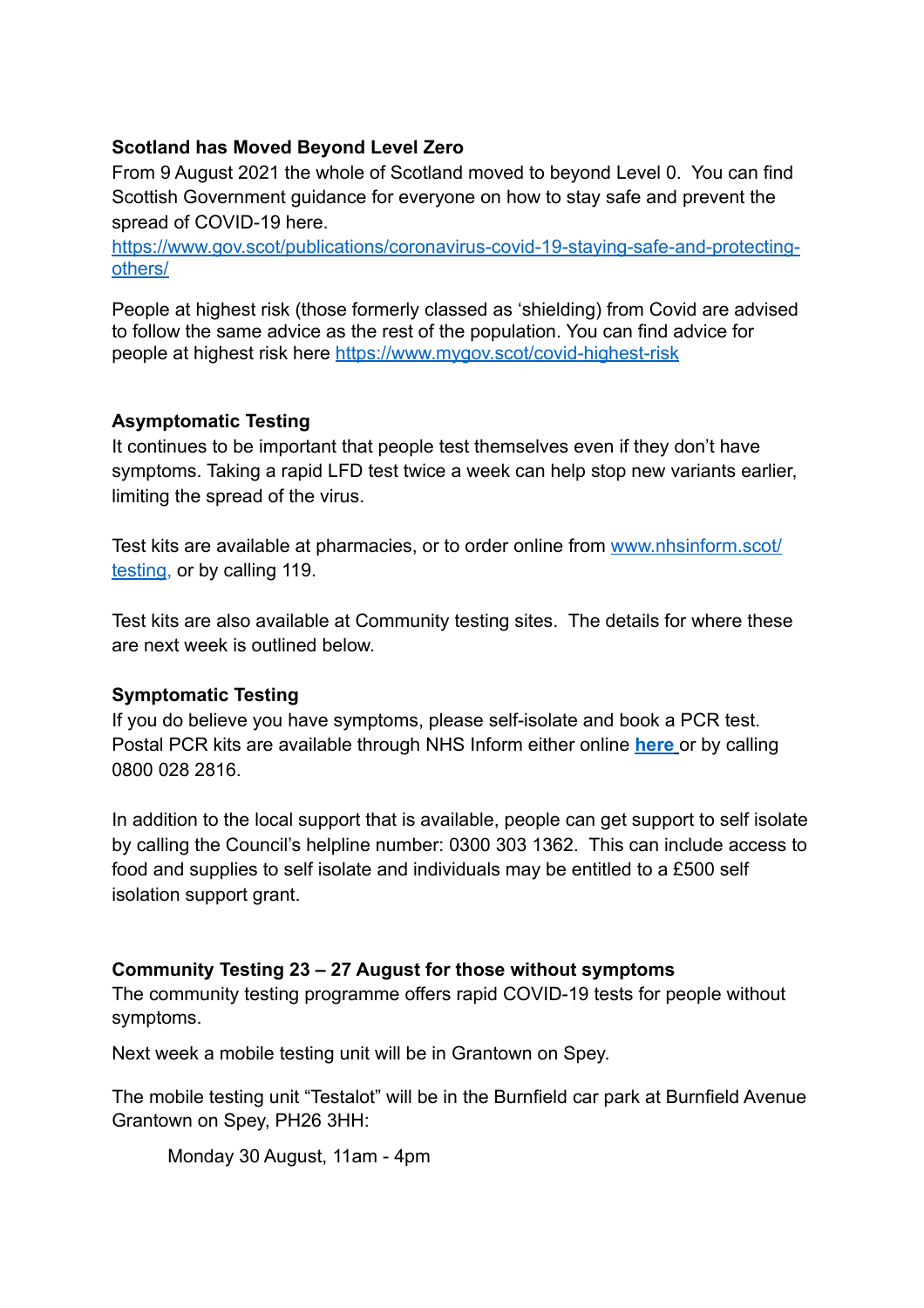Tuesday 31 August – Thursday 2 September, 9.30am – 4pm Friday 3 September, 9.30am – 2.30pm

Just to emphasise that there is no specific outbreak in this community, this is to support normalising testing across the area.

No appointment is necessary, and it will be open both for asymptomatic testing and to collect LFD test kits.

Please note that these drop-in sessions for community testing are only for people without symptoms. Anyone that becomes unwell should isolate immediately and seek **a PCR test**. PCR tests can be booked through NHS Inform online or by calling 0800 028 2816.

Those who attend a COVID-19 Mobile Clinic will also have the opportunity to enter a free monthly draw to win an Amazon Kindle e-reader (10th generation, with 6" backlit display) after completing an exit survey. The winner will be drawn by random at the end of the month.

I would appreciate it if you could encourage people across your networks to attend.

#### **Vaccination Update**

The latest update from NHS on the vaccine can be accessed at the following link: [www.nhsinform.scot/covid19vaccine](http://www.nhsinform.scot/covid19vaccine).

#### **Vaccination of 16-18 year olds**

From 7 August, 16-18 year olds are now eligible for vaccination and will be directed [to the drop in clinics - see NHS Highland website for details https://](https://www.nhshighland.scot.nhs.uk/COVID19/Pages/Vaccination.aspx) [www.nhshighland.scot.nhs.uk/COVID19/Pages/Vaccination.aspx](https://www.nhshighland.scot.nhs.uk/COVID19/Pages/Vaccination.aspx).

#### **[Launch of Long COVID e-Learning Self-Management Resource](https://www.nhshighland.scot.nhs.uk/News/Pages/LaunchofLongCOVIDeLearningSelfManagementResource.aspx)**

NHS Highland is working in partnership with Let's Get On With It Together (LGOWIT), to support a series of online self-management modules for the public across a range of areas including coping with loss, embracing change, and living well.

In light of the ongoing pandemic a new module has been introduced to help support people who are living with the debilitating effects of Long COVID.

LGOWIT is a project managed by a partnership of public, private and third sector organisations across the Highland Council area and is active in promoting and supporting self-management of health for people living with long term conditions.